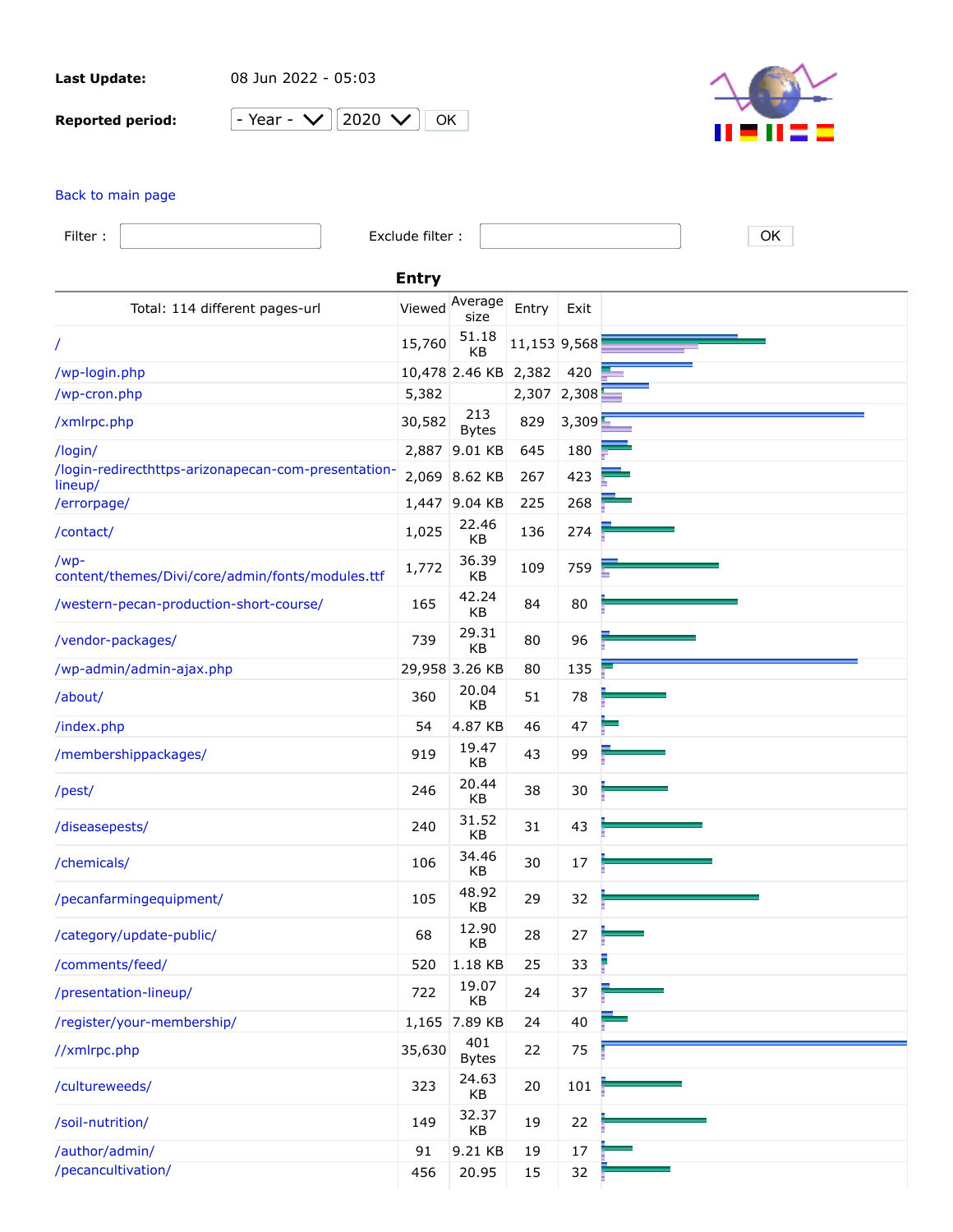|                                                               |                | KB                  |                |                |  |
|---------------------------------------------------------------|----------------|---------------------|----------------|----------------|--|
| /feed/                                                        | 108            | 4.29 KB             | 15             | 28             |  |
| /profile/                                                     | 58             | 15.01<br>KB         | 15             | 5              |  |
| /wp-admin/                                                    | 563            | 14.42<br><b>KB</b>  | 14             | $\mathbf{1}$   |  |
| /apga-2020-conference-update/                                 | 66             | 57.95<br>KB         | 14             | 16             |  |
| /other-organizations/                                         | 83             | 26.47<br>KB         | 13             | 19             |  |
| //wp-includes/wlwmanifest.xml                                 | 75             | 1.02 KB             | 12             | 9              |  |
| /irrigation/                                                  | 120            | 41.13<br>KB         | 12             | 25             |  |
| /register/                                                    | 122            | 24.81<br>KB         | 11             | 7              |  |
| /hello-world/                                                 | 28             | 13.02<br>KB         | $11\,$         | $\overline{4}$ |  |
| /wp-sitemap.xml                                               | 14             | 317<br><b>Bytes</b> | 10             | $10\,$         |  |
| /laboratories/                                                | 49             | 42.42<br>KB         | 9              | 6              |  |
| /author/jdsherman/                                            | 55             | 9.15 KB             | 8              | 9              |  |
| /nurseries/                                                   | 54             | 25.60<br>KB         | 7              | 8              |  |
| /home/                                                        | 264            | 42.39<br>KB         | $\overline{7}$ | 8              |  |
| /feed/atom/                                                   | 4              | 1.06 KB             | 4              | 4              |  |
| /member-under-50acres/                                        | 112            | 18.09<br>KB         | 4              | 3              |  |
| /azpecanresources/                                            | 27             | 25.77<br>KB         | 4              | $10\,$         |  |
| /measuring-water-stress/                                      | 114            | 30.51<br>KB         | 4              | 9              |  |
| /videoconferencetemplate/                                     | 230            | 43.56<br>KB         | 3              | $\overline{7}$ |  |
| /southwest-pecan-disease-2/                                   | 68             | 26.58<br>KB         | 3              | 6              |  |
| /arizona-nut-tree-industry-economics-2020/                    | 104            | 28.05<br>KB         | 3              | 12             |  |
| //wp-json/wp/v2/users                                         | 3              | 1.19 KB             | 3              |                |  |
| /response-of-immature-pecans-to-phosphorus-<br>fertilization/ | 113            | 23.51<br>KB         | $\overline{2}$ | $\overline{7}$ |  |
| /wp-json                                                      | $\overline{2}$ | 95.35<br>KB         | $\overline{2}$ | $\overline{2}$ |  |
| /wp-json/oembed/1.0/embed                                     | 1,100          | 1.15 KB             | 2              | 48             |  |
| /wp-json/                                                     | 51             | 8.83 KB             | $\overline{2}$ | $\overline{2}$ |  |
| /member500acres/                                              | 46             | 21.74<br>KB         | 2              | $\overline{2}$ |  |
| /environmental-stress-on-pecan-development/                   | 106            | 23.74<br>KB         | 2              | 12             |  |
| /register/edit-your-profile/                                  | 94             | 15.61<br>KB         | 2              | 9              |  |
| /2020/06/                                                     | 15             | 7.31 KB             | $\overline{2}$ | $\overline{2}$ |  |
| /sponsor1star/                                                | 42             | 16.12<br>KB         | $\overline{2}$ | $\mathbf{1}$   |  |
| /groupdashboard/                                              | 277            | 14.70<br>KB         | $\overline{2}$ | 5              |  |
| /joingroup/                                                   | 37             | 25.00<br>KB         | $\mathbf{1}$   |                |  |
| /wp-json/wp/v2/users                                          | 2              | 791<br><b>Bytes</b> | 1              |                |  |
| //wp-login.php                                                | 3,096          | 5.94 KB             | $\mathbf{1}$   | 5              |  |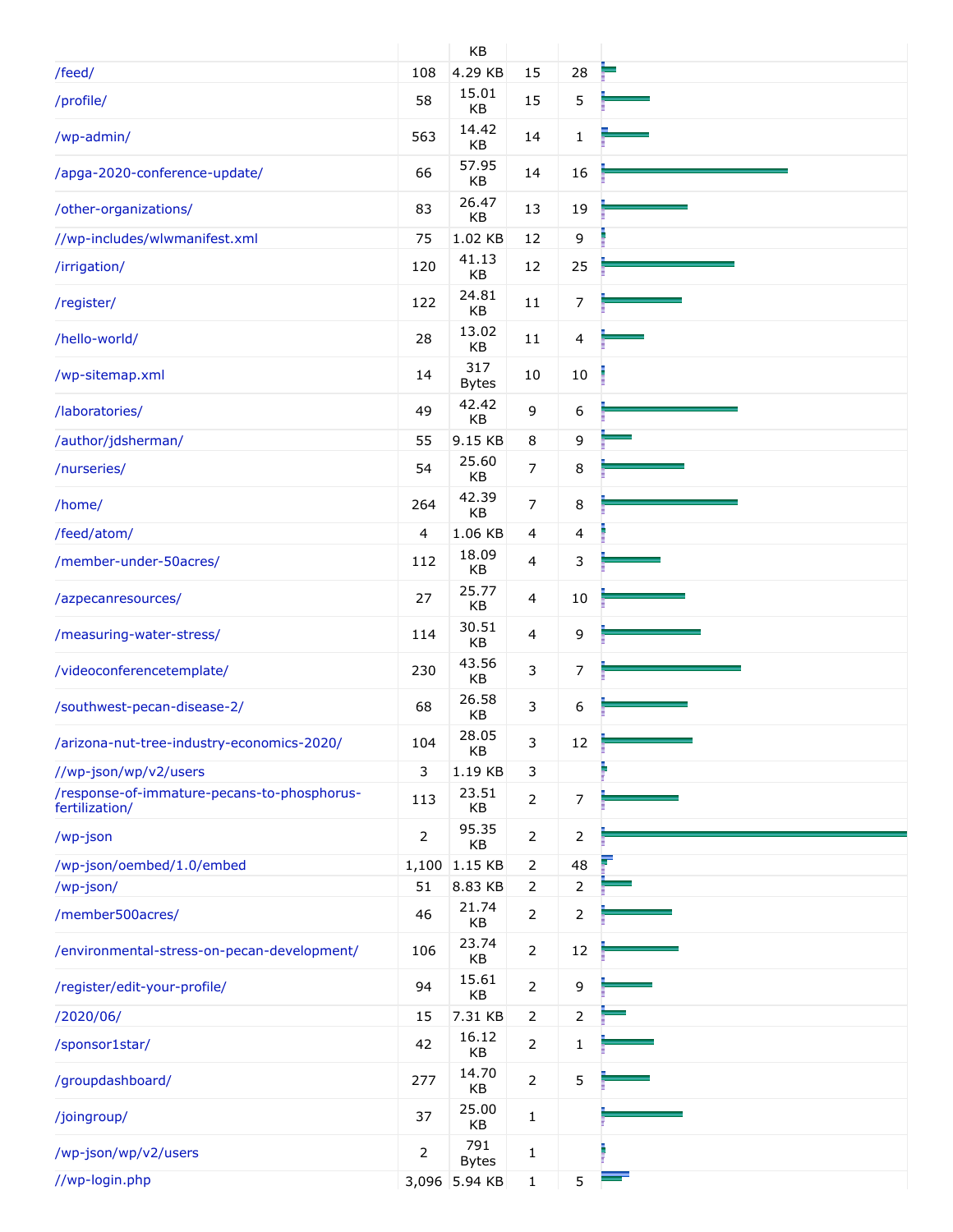| /deleteme.cha5rgif.php                                      | 1            | 2.47 KB             | $\mathbf{1}$ |                |  |
|-------------------------------------------------------------|--------------|---------------------|--------------|----------------|--|
| /deleteme.chawou1i.php                                      | 1            | 2.52 KB             | $\mathbf{1}$ |                |  |
| $/wp-$<br>content/themes/Divi/core/admin/fonts/modules.woff | 143          | 38.85<br>KB         | $\mathbf{1}$ | 18             |  |
| /deleteme.chajte7j.php                                      | $\mathbf{1}$ | 2.47 KB             | $\mathbf{1}$ |                |  |
| /deleteme.chatgzg4.php                                      | $\mathbf{1}$ | 2.42 KB             | $\mathbf{1}$ |                |  |
| /wp-admin/edit.php                                          | 548          | 17.29<br>KB         | $\mathbf{1}$ |                |  |
| /sponsor-5-star/                                            | 37           | 17.90<br>KB         | $\mathbf{1}$ | 2              |  |
| /sample-page/                                               | 3            | 5.17 KB             | $\mathbf 1$  | $\overline{2}$ |  |
| /livesteam/                                                 | 65           | 11.21<br>KB         | $\mathbf{1}$ | 14             |  |
| /deleteme.chavgswa.php                                      | $\mathbf{1}$ | 2.52 KB             | $\mathbf{1}$ |                |  |
| /deleteme.chahl4yt.php                                      | 1            | 2.42 KB             | $\mathbf 1$  |                |  |
| /member51-200acres/                                         | 48           | 22.75<br>KB         | $\mathbf{1}$ | 1              |  |
| /weeds/                                                     | 21           | 19.09<br>KB         | $\mathbf{1}$ | $\overline{2}$ |  |
| /wp-admin/profile.php                                       | 64           | 10.04<br>KB         | $\mathbf{1}$ |                |  |
| /pecan-genetic-tools-emerging/                              | 95           | 28.63<br>KB         | $\mathbf{1}$ | 7              |  |
| /wp-load.php                                                | $\mathbf{1}$ |                     | $\mathbf{1}$ | $\mathbf{1}$   |  |
| /arizona-pecan-pest-update/                                 | 69           | 30.58<br>KB         | $\mathbf{1}$ | 7              |  |
| /feed/rdf/                                                  | $\mathbf{1}$ | 1.00 KB             | $\mathbf{1}$ | $\mathbf{1}$   |  |
| /wp-json/wp/v2/pages/3440                                   | $\mathbf{1}$ | 658<br><b>Bytes</b> | $\mathbf{1}$ |                |  |
| /testmembership/                                            | 21           | 24.72<br>KB         | $\mathbf{1}$ | $\overline{2}$ |  |
| /deleteme.chak8wtq.php                                      | $\mathbf 1$  | 2.42 KB             | $\mathbf{1}$ |                |  |
| /wp-config.php                                              | $\mathbf 1$  |                     | $\mathbf{1}$ | 1              |  |
| /wp-admin/admin.php                                         | 2,122        | 16.99<br>KB         | $\mathbf 1$  | 6              |  |
| /wp-content/plugins/index.php                               | 1            |                     | $\mathbf{1}$ | 1              |  |
| /wp-admin/index.php                                         | 80           | 13.84<br>KB         | $\mathbf{1}$ |                |  |
| /deleteme.chagwgu4.php                                      | 1            | 2.42 KB             | $\mathbf{1}$ |                |  |
| /member-non-grower/                                         | 74           | 11.33<br>KB         | 1            | 1              |  |
| /updatebilling/                                             | 10           | 48.60<br>KB         | $\mathbf{1}$ | $\mathbf{1}$   |  |
| /member201-500acres/                                        | 73           | 39.16<br>KB         | $\mathbf{1}$ | $\mathbf{1}$   |  |
| /register/welcome/                                          | 68           | 38.85<br>KB         | $\mathbf{1}$ | 2              |  |
| /videoconference2020/                                       | 68           | 20.77<br>KB         | $\mathbf{1}$ | 2              |  |
| /register/update-billing-card/                              | 85           | 21.28<br>KB         | $\mathbf{1}$ | 7              |  |
| /deleteme.chaolpex.php                                      | 1            | 2.52 KB             | $\mathbf{1}$ |                |  |
| /welcome/                                                   | 81           | 18.99<br>KB         | $\mathbf{1}$ | 3              |  |
| $/wp-$<br>content/themes/Divi/core/admin/fonts/modules.eot  | 35           | 36.64<br>KB         | $\mathbf{1}$ | 21             |  |
| $/wp-$<br>content/themes/Divi/core/admin/fonts/builder.woff | 79           | 11.37<br>KB         | $\mathbf{1}$ |                |  |
| /state-of-the-climate-for-arizona-pecan/                    | 61           | 29.28<br>KB         | $\mathbf{1}$ | 9              |  |
|                                                             |              |                     |              |                |  |